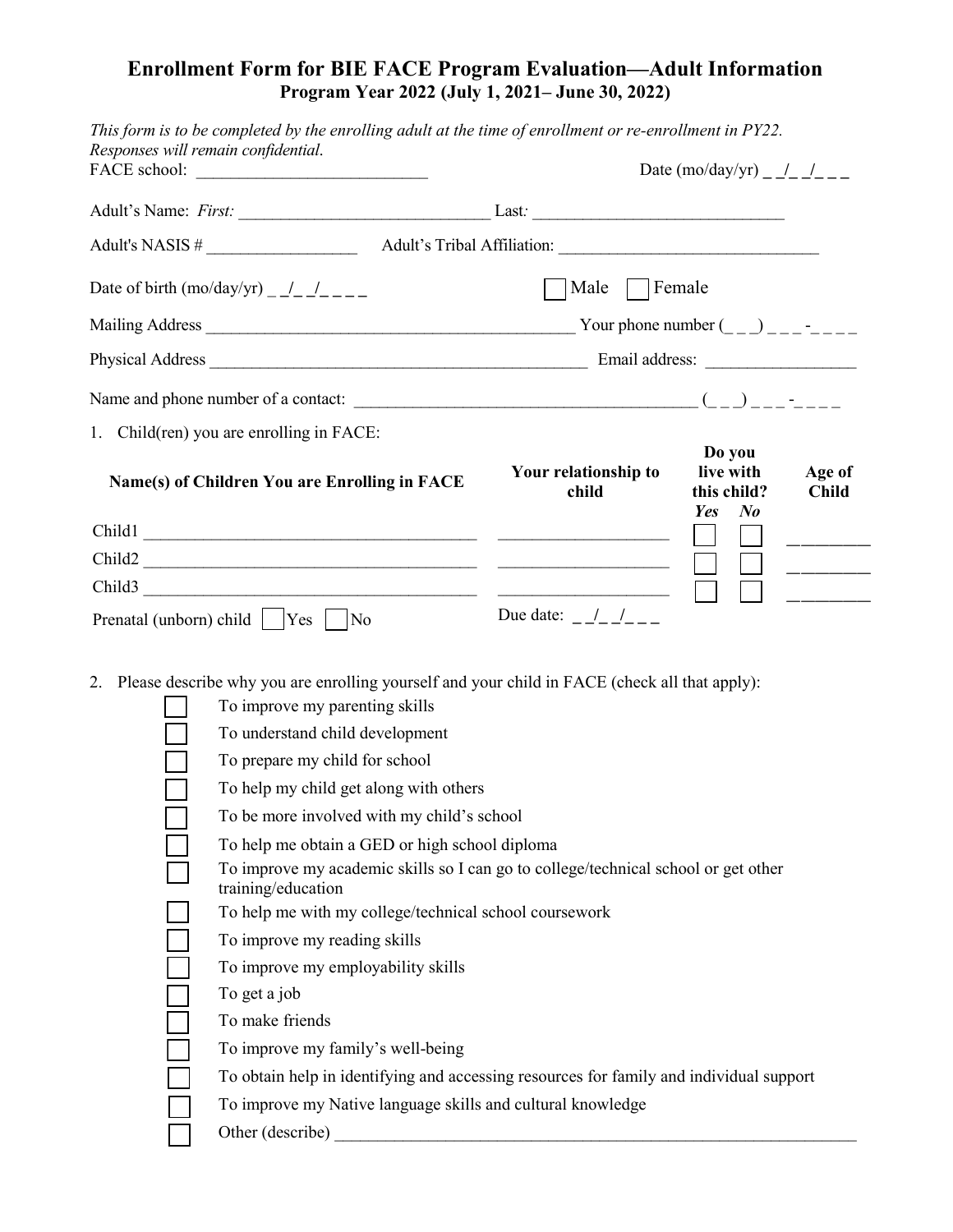## **FACE Enrollment Form for Adults—Page 2**

| 3.                                                                                                    | What is the highest grade/educational level you have completed?                                                                                                                       |  |  |  |  |
|-------------------------------------------------------------------------------------------------------|---------------------------------------------------------------------------------------------------------------------------------------------------------------------------------------|--|--|--|--|
|                                                                                                       | Below, please check each educational experience you have had.                                                                                                                         |  |  |  |  |
|                                                                                                       | Received a high school diploma<br>Received a 2-year Associate Degree                                                                                                                  |  |  |  |  |
|                                                                                                       | Completed a GED<br>Received a Bachelor's Degree                                                                                                                                       |  |  |  |  |
|                                                                                                       | Attended a job training program<br>Received a Master's Degree                                                                                                                         |  |  |  |  |
|                                                                                                       | Completed some college course(s): credit hours<br>Other:                                                                                                                              |  |  |  |  |
|                                                                                                       | Received a certificate (describe)                                                                                                                                                     |  |  |  |  |
|                                                                                                       |                                                                                                                                                                                       |  |  |  |  |
| 4. Are you currently attending school (other than FACE adult education)?   Yes<br>$\overline{\rm No}$ |                                                                                                                                                                                       |  |  |  |  |
|                                                                                                       | 5. Are you currently employed?   Yes<br> No<br>If yes, approximately how many hours a week do you work? hours <i>per week</i> .                                                       |  |  |  |  |
| 6.                                                                                                    | Do you currently receive financial assistance from a state, federal, or tribal agency?<br><b>Yes</b><br>No<br>If yes, check all that apply: $\vert$ TANF<br>SNAP/Food stamps<br>Other |  |  |  |  |

## 7. How well do you do each of the following?

|                                                                                     | Not at all | Not very well | <b>Pretty well</b> | <b>Very well</b> |
|-------------------------------------------------------------------------------------|------------|---------------|--------------------|------------------|
| Speak English?                                                                      |            |               |                    |                  |
| Read English?                                                                       |            |               |                    |                  |
| Write English?                                                                      |            |               |                    |                  |
| Understand someone speaking English?                                                |            |               |                    |                  |
| Speak your Native American Indian language?                                         |            |               |                    |                  |
| Read your Native American Indian language?                                          |            |               |                    |                  |
| Write using your Native American Indian                                             |            |               |                    |                  |
| language?<br>Understand someone who speaks your Native<br>American Indian language? |            |               |                    |                  |